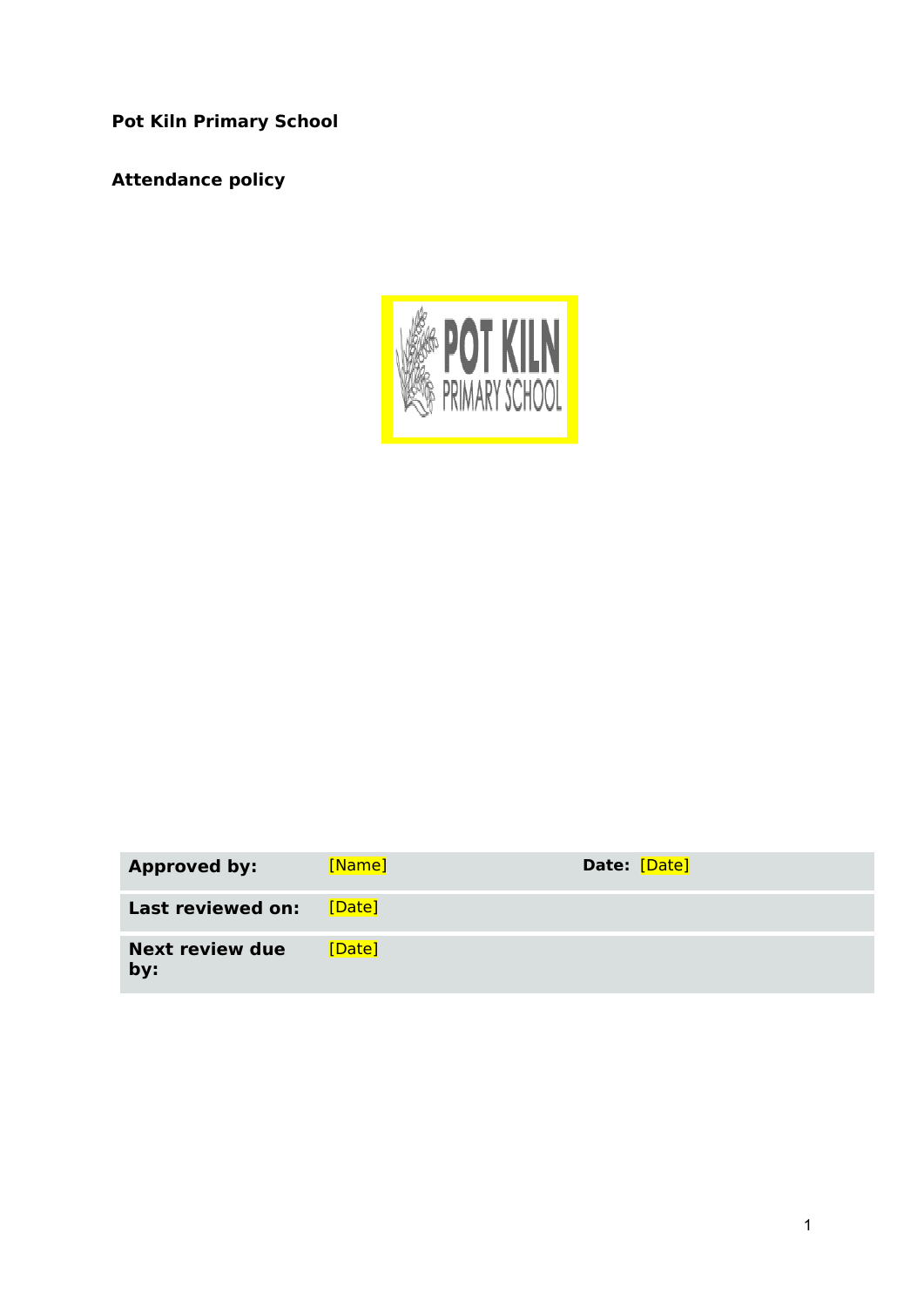## **1. Aims**

This policy aims to clarify everyone's part in providing an education of the highest quality for all our students, which can only be achieved by supporting and promoting excellent school attendance for all.

We will also support parents to perform their legal duty to ensure their children of compulsory school age attend regularly, and will promote and support punctuality in attending lessons.

## **2. Scope**

The whole school community – students, parents, carers and guardians, teaching, support staff and school governors – have a responsibility for ensuring good school attendance and have important roles to play.

Covid 19 related absence is an absence. It is recorded differently to other authorized absence however.

### **3. Procedure**

#### **Registering**

Pot Kiln Primary School is required to mark the attendance register twice each day; once at the start of the day and once during the afternoon session. Classroom staff are responsible for completing the attendance registers using the codes detailed at the end of this document. The register will be called at the start of each session (morning and afternoon) and will close 10 minutes after. Any child not present at this time will be recorded as 'L' meaning late.

Children who arrive, in the morning, 20 minutes after the register closes, will be marked as a 'U'. This absence will be categorised as an 'unauthorised absence' unless leave has been authorised by the school in advance or where a reason for absence is known and is accepted by the school as a legitimate reason for absence. The decision about whether the absence should be authorised or unauthorised rests with the Deputy Head.

Students are expected to arrive at school, and be in the correct room for registration, on time every day. It is very disruptive to their own education and that of others in their class, if they are late. Students who arrive after the register closes will be marked absent for the whole session (a session being a morning or an afternoon). This absence will be unauthorised unless the school is satisfied that there is a legitimate reason for the student to be late.

In the event that a pupil arrives late, or leaves early (where the register has not yet closed) the pupil should report to the office and the register will be updated.

### **First-day calling**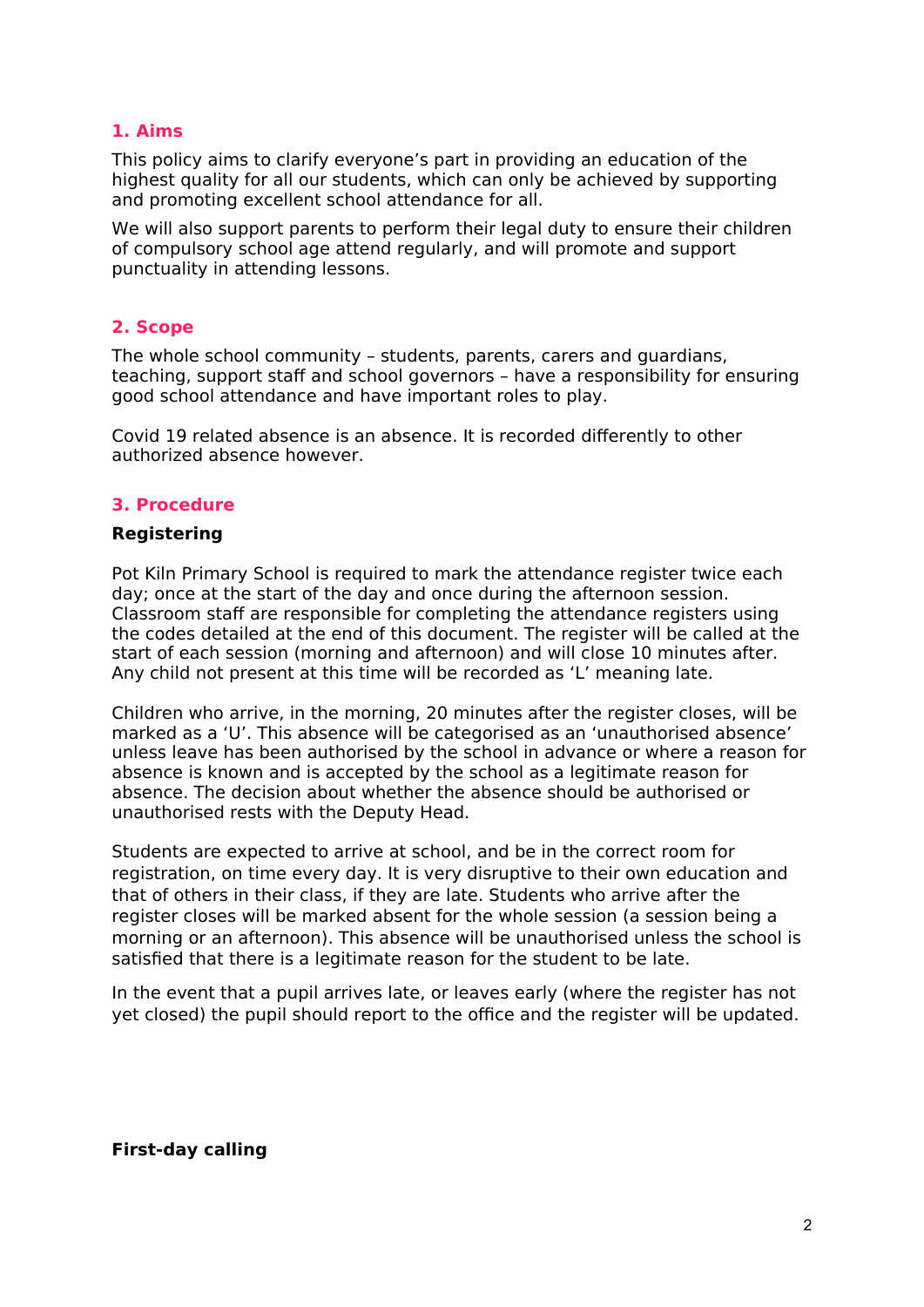Parents, carers and guardians will be telephoned on the first day a pupil is absent where no explanation for the absence has been received. This phone call will be made by 9:30am. The system helps to identify at an early stage, pupils who do not have a good reason for absence or who may be absent without their parents', carers' or guardians' knowledge.

 Where it is not possible to make direct contact with Parents, carers and guardians, a message will be left on the Parents', carers' and guardians' telephone(s) and/or a text message sent.

 If contact has not been made with the Parents, carers and guardians by 12.00 am the following day, or earlier if there are reasons for concern, school may attempt to contact other people on the child's contact list, visit the family home or contact known family friends to ensure the safeguarding of the children.

## **Meetings with parents**

Where there is an emerging pattern to a pupil's absence or where staff are particularly concerned, the school will contact parents and carers to notify them of their concerns. A meeting may then be arranged to discuss the reasons for the absences. At the meeting plans will be put in place with the parents, carers, guardians and the pupil to resolve any difficulties, to provide appropriate support and to improve the attendance within a specified time limit. This would usually be no more than 4 weeks and will be recorded for future referral. It will be explained to parents and carers that any future absences will be unauthorised unless there is clear evidence of a good reason for them.

### **On track to be Persistently absent (OTPA):**

Pupils who have an attendance rate of between 91% and 95% are in the category of On Track to be persistently absent. These pupils are tracked by the school and plans may be implemented with families to support attendance to school. School staff involved in this work may be the Family Liaison Officer as well as the class teacher and the Attendance Lead (Assistant Headteacher AHT). This may also include a request for medical evidence to support any absences due to illness. In the event that this evidence is not provided, absences recorded as authorised due to illness, may be amended to an unauthorised absence.

### **Persistent Absence**

Absences of pupils who have an attendance rate of 90% or below, will be monitored closely and a letter will be sent to inform parents, carers and guardians of this. Absence below 90% is called persistent absence. If there continues to be unauthorised absences by the end of the specific time (or sooner if the pupil is failing to attend school at all) the matter will be referred to the Education Welfare Officer (EWO). Both OTPA and PA meeting will be recorded via an action plan and/or email. Where appropriate, parent's careers or guardians, will be requested to sign to indicate they agree with the representation of the meeting and the record. If a parent is not present for the meeting, an email will be sent with an explanation of the agreements made and a verbal confirmation be requested. If no feedback is provided by the parents, careers or guardians, it will be assumed that the record of the meeting is accurate and agreed.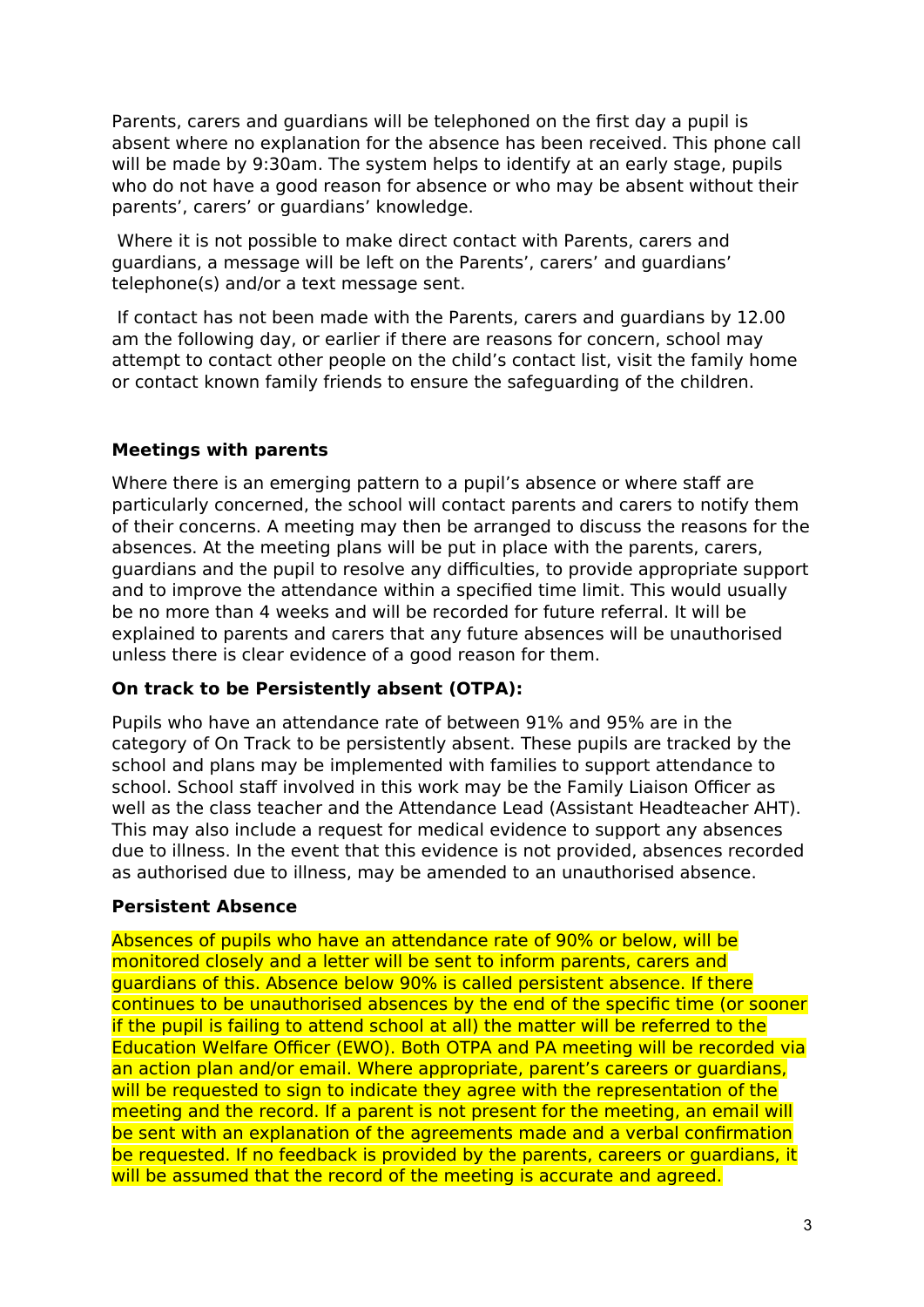## **Fixed Penalty Notice**

In the event of absences remaining unauthorised, Pot Kiln, in conjunction with the EWO, may issue a fixed penalty notice of £60 per child to each parent. The fine may be considered after a period of 8 sessions (4 days) of unauthorised absence.

# **4. Authorised and Unauthorised Absences**

Absence will be authorised in the following circumstances: -

(a) where leave has been granted by the school in advance – a pupil is to be educated off site, for example to participate in an approved performance for which a licence has been granted by the Local Authority, a pupil is participating in an educational trip or visit authorised by the school, a pupil is involved in an exceptional special event/occasion and permission has been granted by the Headteacher in advance. In authorising such an absence, the individual circumstances of the particular case as well as the pupil's attendance, attainment, and ability to catch up on missed schooling will also be considered.

(b) in other exceptional circumstances, where permission has been granted by the Headteacher for absence and where the parents/carers with whom the child normally resides have sought permission in advance. In authorising such an absence, the individual circumstances of the particular case as well as the pupil's attendance, attainment, and ability to catch up on missed schooling will also be considered.

(c) where the school is satisfied that the child is too ill to attend;

(d) where the pupil has a medical appointment and proof of the appointment can be presented (although parents/carers should be encouraged to make these out of school hours wherever possible, and to return their child to school immediately afterwards – or send him/her to school beforehand);

(e) where there is an unavoidable cause for the absence which is beyond the family's control, e.g. extreme weather conditions;

(f) where the absence occurs on a day exclusively set aside for religious observance by the religious body to which the pupil's parents/carers belong;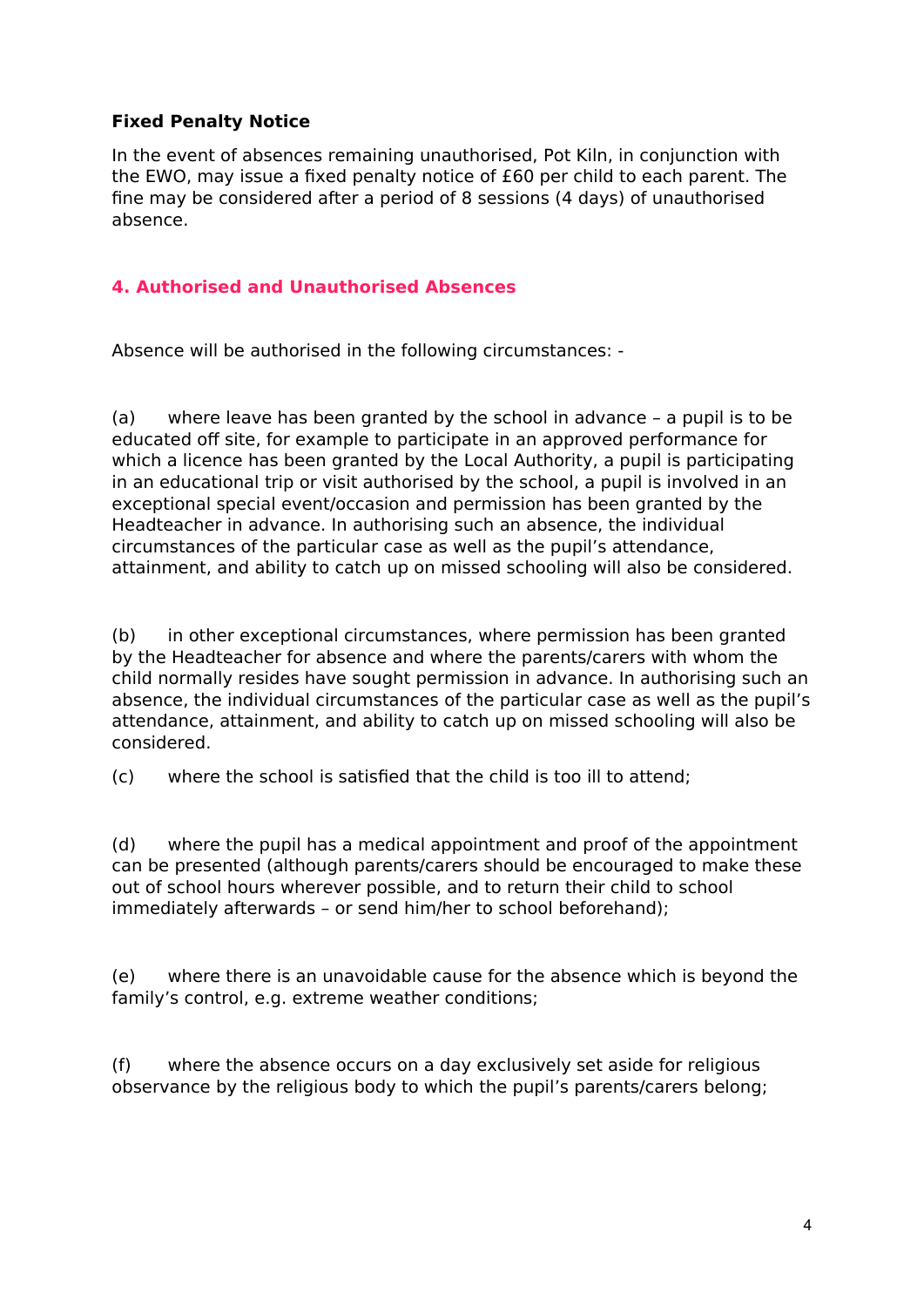(g) where the Local Authority have a duty to make travel arrangements for the purpose of facilitating the child's attendance at the school and have failed to discharge that duty:

(h) where the pupil is of no fixed abode, their parent/carer is engaged in a trade which required them to travel, the pupil has attended school as often as the nature of the trade permits and, having reached the age of six, he/she has attended 200 sessions in the preceding 12 months;

(i) where the pupil has been excluded from the school and no alternative provision has been made;

(j) in other very exceptional circumstances where a request could not have been made in advance (e.g. a family bereavement) and for a very limited period.

Except in the circumstances described above, absences will be unauthorised. Some examples of reasons for not authorising absence would be: -

- no explanation has been given by the parent/carer/guardian;
- the school is not satisfied with the explanation;
- the pupil is staying at home to mind the house;
- the pupil is shopping during school hours;
- the pupil is absent for unexceptional reasons, e.g. a birthday;

• the pupil has been stopped during a truancy sweep and is unable (or the parent/carer/guardian is unable) to give a satisfactory reason for the absence.

# **5. Responsibilities**

### **Parents' / Carers'/Guardians' Responsibilities**

The prime responsibility for ensuring children receive an appropriate and fulltime education rests with parents / carers (defined by the Education Act 1996 as those with parental responsibility and those who have the care of a child), who will be supported and encouraged by Pot Kiln.

### **Pot Kiln Primary School expects parents / carers /guardians will:**

- ensure their children attend the school regularly;
- support their children's attendance by keeping requests for absence to a minimum;
- not expect the school to automatically agree any requests for absence,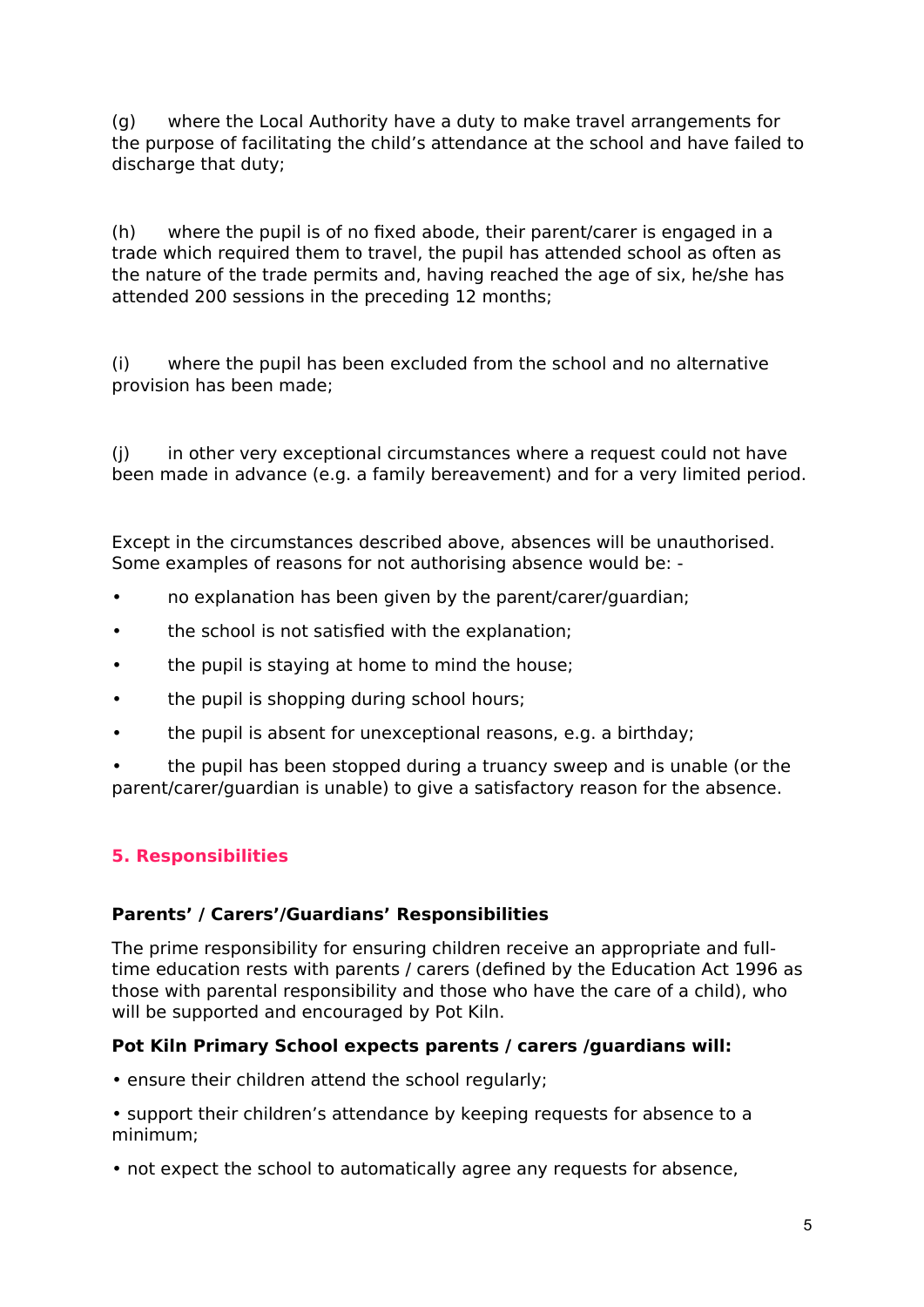- and not condone unjustified absence from school.
	- Use the correct form to request term-time absence for exceptional reasons only. The Headteacher will only authorize requests when the requests are supported by written evidence. Exceptional circumstances are defined by the government and the school abides by these definitions.
	- Term-time absence is not a right nor does the school allow absence due to the cost of the school holiday-based vacations.

#### **Parents/carers/guardians will also be expected to:**

• notify the School on the first day of absence by telephone;

• ensure their children arrive at school on time, properly dressed and with the right equipment for the day;

• work in partnership with the school, for example by attending parents' meetings and consultations, signing homework diaries when asked to do so, taking an interest in their children's work and activities;

• contact the school without delay if they are concerned about any aspects of their children's school lives. Pot Kiln will endeavour to support parents to address their concerns.

### **Staff Responsibilities**

Take a register at the beginning of every session to record absence and lateness. Staff must complete their register within the first ten minutes of the session.

The teacher will inform SLT of any unaccounted-for absence immediately so that a premises check can be completed to ensure the well-being of the missing student.

The School will ensure that all staff responsible for taking registers, including any temporary or supply staff, receives sufficient training to enable them to perform the task accurately.

### **Governors' Responsibilities**

The governing body must make arrangements for ensuring that their functions relating to the conduct of the school are exercised with a view to safeguarding and promoting the welfare of children who are students at the school.

# **6. Collection and Analysis of Data**

The Attendance lead will ensure that attendance data is complete, accurate, analysed and reported to the Senior Leadership Team and the governing body. The report should include commentary on the trajectory and the school target. The data will inform the school's future practice to improve attendance and prevent disaffection.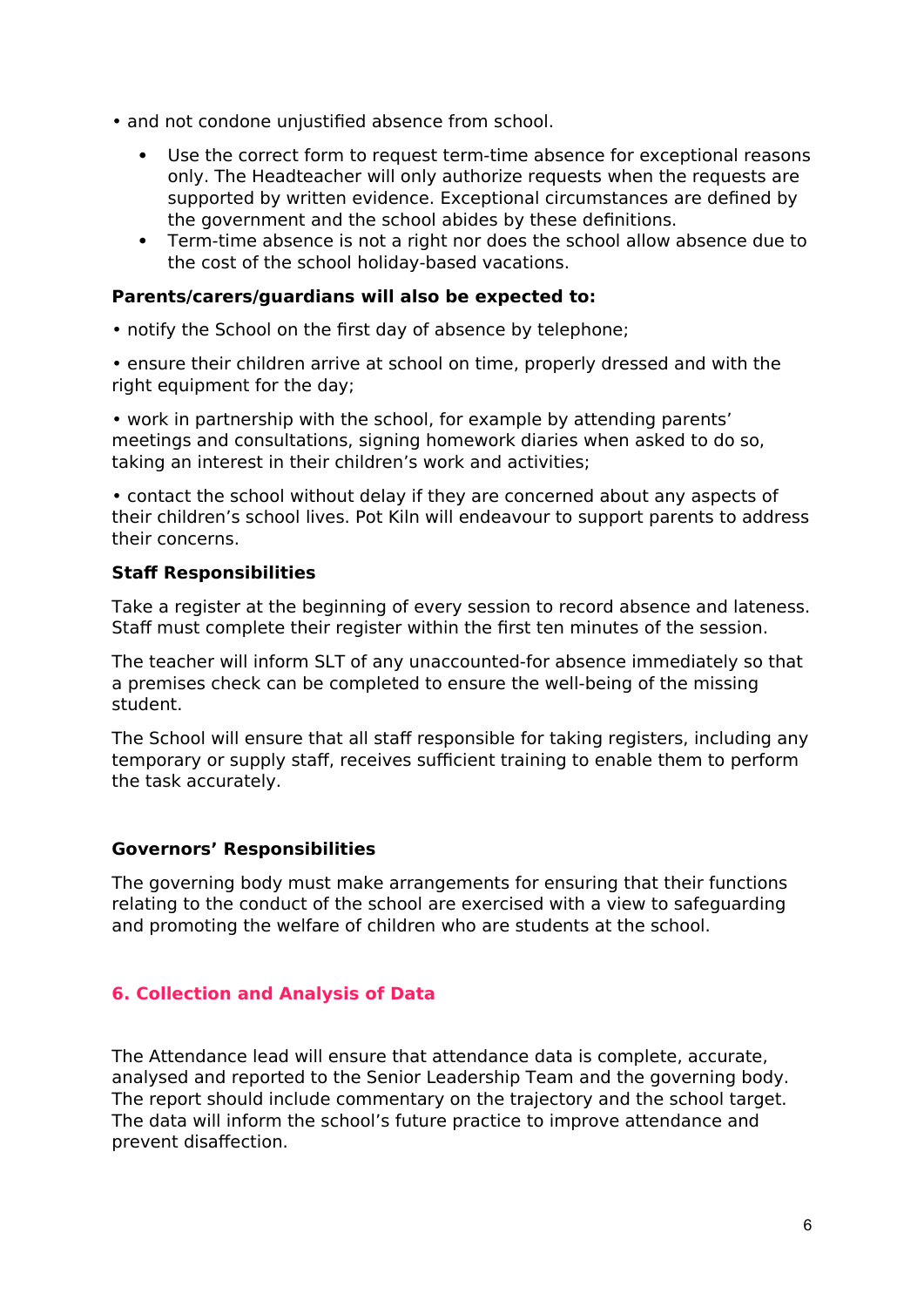Attendance is monitored by year group, class, and by reasons for absence. It is also analysed by gender, ethnicity, students with special educational needs and those who are vulnerable to poor attendance.

Accurate attendance returns are made to the DfE within the stipulated time frame.

# **7. Reporting**

The agreed governing sub-committee is charged with reviewing and scrutinising the current absence reporting. The sub-committee reports to the full governing body.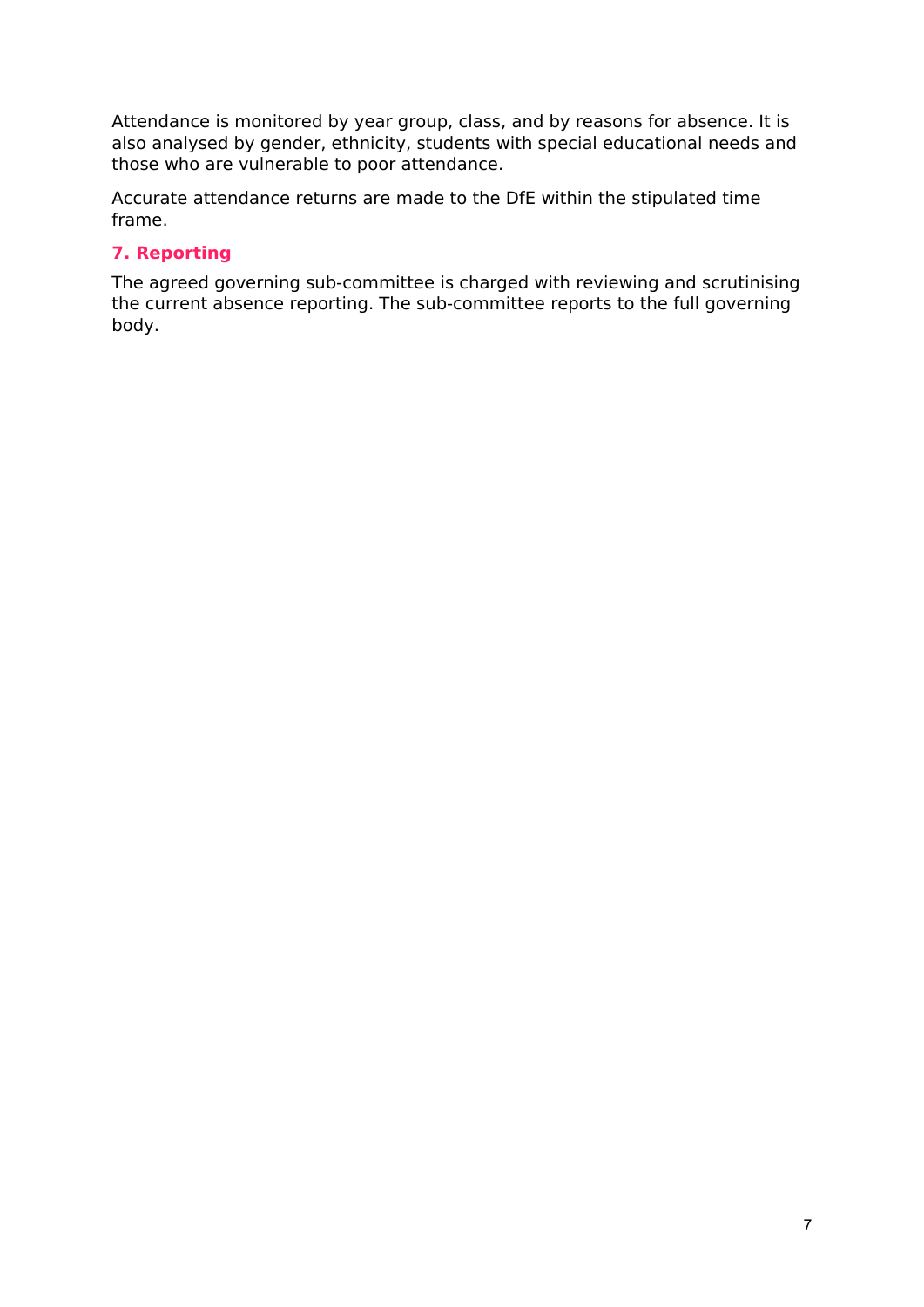Registration Codes:

| <b>Descriptio</b><br><b>Meaning</b><br>n<br>Present (AM)<br>Present<br>Present (PM)<br>Present<br>$\overline{\mathsf{B}}$<br><b>Educated off site</b><br><b>Approved Education</b><br>(NOT Dual<br><b>Activity</b><br>registration)<br><b>Other Authorised Circumstances</b><br>$\overline{\mathsf{C}}$<br>Authorised absence<br>(Not covered by another appropriate<br>code/description)<br>$\overline{D}$<br>Dual registration<br><b>Approved Education</b><br>(i.e. child attending other establishment<br>Activity<br>Έ<br>Authorised absence<br>Excluded<br>(no alternative provision made) |  |
|--------------------------------------------------------------------------------------------------------------------------------------------------------------------------------------------------------------------------------------------------------------------------------------------------------------------------------------------------------------------------------------------------------------------------------------------------------------------------------------------------------------------------------------------------------------------------------------------------|--|
|                                                                                                                                                                                                                                                                                                                                                                                                                                                                                                                                                                                                  |  |
|                                                                                                                                                                                                                                                                                                                                                                                                                                                                                                                                                                                                  |  |
|                                                                                                                                                                                                                                                                                                                                                                                                                                                                                                                                                                                                  |  |
|                                                                                                                                                                                                                                                                                                                                                                                                                                                                                                                                                                                                  |  |
|                                                                                                                                                                                                                                                                                                                                                                                                                                                                                                                                                                                                  |  |
|                                                                                                                                                                                                                                                                                                                                                                                                                                                                                                                                                                                                  |  |
|                                                                                                                                                                                                                                                                                                                                                                                                                                                                                                                                                                                                  |  |
|                                                                                                                                                                                                                                                                                                                                                                                                                                                                                                                                                                                                  |  |
|                                                                                                                                                                                                                                                                                                                                                                                                                                                                                                                                                                                                  |  |
|                                                                                                                                                                                                                                                                                                                                                                                                                                                                                                                                                                                                  |  |
|                                                                                                                                                                                                                                                                                                                                                                                                                                                                                                                                                                                                  |  |
|                                                                                                                                                                                                                                                                                                                                                                                                                                                                                                                                                                                                  |  |
|                                                                                                                                                                                                                                                                                                                                                                                                                                                                                                                                                                                                  |  |
| F<br><b>Extended family</b><br>Authorised absence                                                                                                                                                                                                                                                                                                                                                                                                                                                                                                                                                |  |
| holiday (agreed)                                                                                                                                                                                                                                                                                                                                                                                                                                                                                                                                                                                 |  |
| $\overline{\mathsf{G}}$<br>Family holiday<br>Unauthorised absence                                                                                                                                                                                                                                                                                                                                                                                                                                                                                                                                |  |
| (NOT agreed or days in excess of agreement)                                                                                                                                                                                                                                                                                                                                                                                                                                                                                                                                                      |  |
| $\overline{\mathsf{H}}$<br>Authorised absence<br>Family                                                                                                                                                                                                                                                                                                                                                                                                                                                                                                                                          |  |
| holiday                                                                                                                                                                                                                                                                                                                                                                                                                                                                                                                                                                                          |  |
| (agreed)                                                                                                                                                                                                                                                                                                                                                                                                                                                                                                                                                                                         |  |
| <b>Illness</b><br><b>Authorised absence</b><br>J.                                                                                                                                                                                                                                                                                                                                                                                                                                                                                                                                                |  |
| (NOT medical or dental etc appointments)                                                                                                                                                                                                                                                                                                                                                                                                                                                                                                                                                         |  |
| <b>Interview</b><br><b>Approved Education</b>                                                                                                                                                                                                                                                                                                                                                                                                                                                                                                                                                    |  |
| Activity                                                                                                                                                                                                                                                                                                                                                                                                                                                                                                                                                                                         |  |
| Present<br>Late<br>L                                                                                                                                                                                                                                                                                                                                                                                                                                                                                                                                                                             |  |
| (up to 10 min after the register closes)                                                                                                                                                                                                                                                                                                                                                                                                                                                                                                                                                         |  |
| Medical/Dental appointments<br>M<br><b>Authorised absence</b>                                                                                                                                                                                                                                                                                                                                                                                                                                                                                                                                    |  |
| No reason yet provided for absence<br>Unauthorised absence<br>$\overline{\mathsf{N}}$                                                                                                                                                                                                                                                                                                                                                                                                                                                                                                            |  |
| Unauthorised absence for that session<br>$\overline{\rm o}$<br>Unauthorised absence                                                                                                                                                                                                                                                                                                                                                                                                                                                                                                              |  |
| (not covered by any other code/description)                                                                                                                                                                                                                                                                                                                                                                                                                                                                                                                                                      |  |
| $\overline{\mathsf{P}}$<br>Approved sporting activity<br><b>Approved Education</b>                                                                                                                                                                                                                                                                                                                                                                                                                                                                                                               |  |
| Activity<br>Authorised absence<br>$\overline{\mathsf{R}}$                                                                                                                                                                                                                                                                                                                                                                                                                                                                                                                                        |  |
| Religious observance<br>$\overline{\mathsf{S}}$<br><b>Study leave</b><br>Authorised absence                                                                                                                                                                                                                                                                                                                                                                                                                                                                                                      |  |
| Traveller absence<br>Т<br><b>Authorised absence</b>                                                                                                                                                                                                                                                                                                                                                                                                                                                                                                                                              |  |
| $\overline{\mathtt{U}}$<br>Unauthorised absence<br>Late                                                                                                                                                                                                                                                                                                                                                                                                                                                                                                                                          |  |
| (after 10 min of the register closing)                                                                                                                                                                                                                                                                                                                                                                                                                                                                                                                                                           |  |
| v<br>Educational visit or trip                                                                                                                                                                                                                                                                                                                                                                                                                                                                                                                                                                   |  |
| Approved Education<br>Activity                                                                                                                                                                                                                                                                                                                                                                                                                                                                                                                                                                   |  |
| <b>Approved Education</b><br>$\overline{\mathsf{W}}$<br><b>Work Experience</b>                                                                                                                                                                                                                                                                                                                                                                                                                                                                                                                   |  |
| Activity                                                                                                                                                                                                                                                                                                                                                                                                                                                                                                                                                                                         |  |
| $\overline{\mathsf{x}}$<br>Non-compulsory school age absence<br>Not counted in possible                                                                                                                                                                                                                                                                                                                                                                                                                                                                                                          |  |
| attendances                                                                                                                                                                                                                                                                                                                                                                                                                                                                                                                                                                                      |  |
| $\overline{\mathsf{Y}}$<br><b>Enforced closure</b><br>Not counted in possible                                                                                                                                                                                                                                                                                                                                                                                                                                                                                                                    |  |
| attendances                                                                                                                                                                                                                                                                                                                                                                                                                                                                                                                                                                                      |  |
| Not counted in possible<br>$\overline{Z}$<br>Child not yet on roll                                                                                                                                                                                                                                                                                                                                                                                                                                                                                                                               |  |
| attendances                                                                                                                                                                                                                                                                                                                                                                                                                                                                                                                                                                                      |  |
| School closed to children<br>#<br>Not counted in possible                                                                                                                                                                                                                                                                                                                                                                                                                                                                                                                                        |  |
| attendances                                                                                                                                                                                                                                                                                                                                                                                                                                                                                                                                                                                      |  |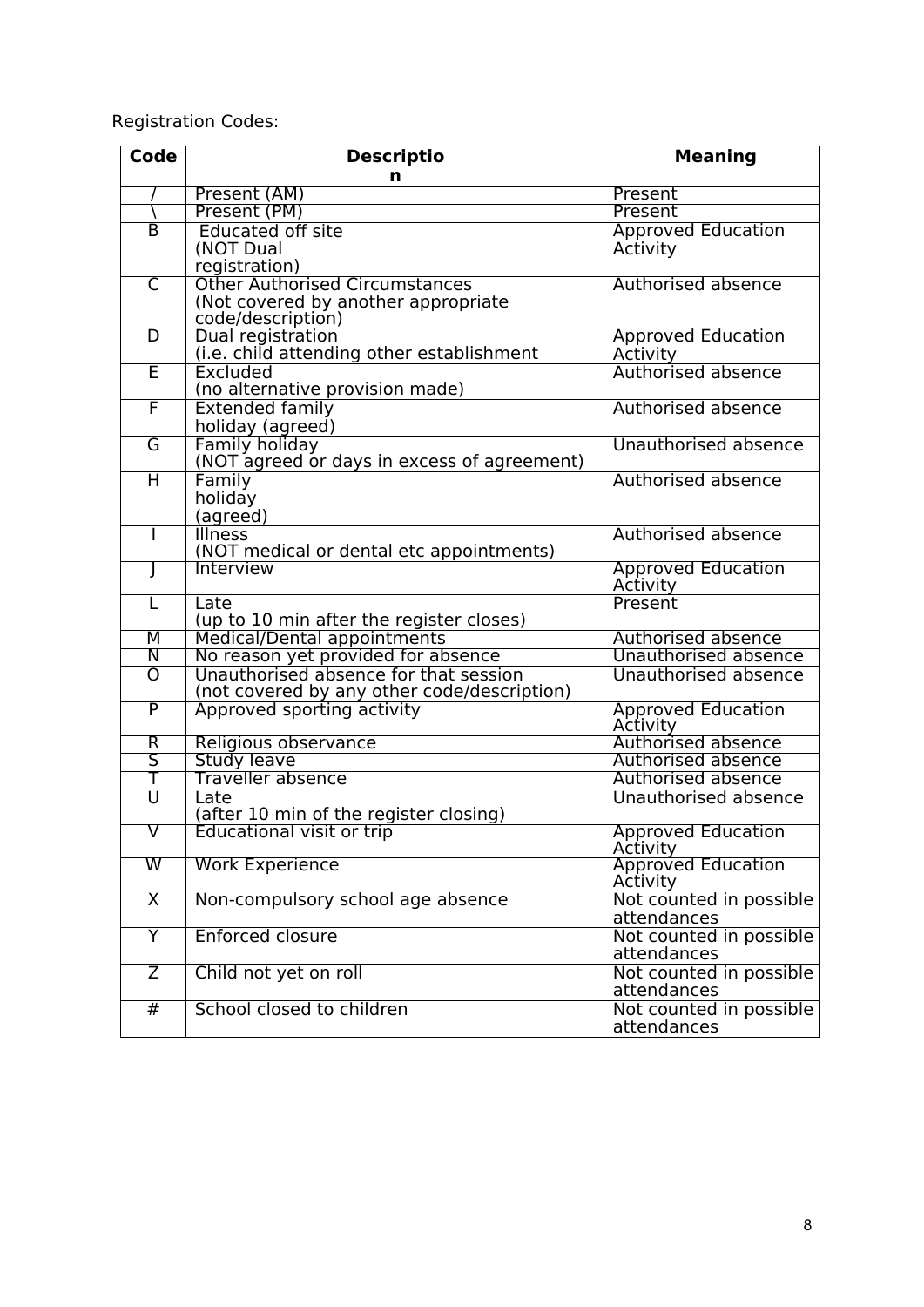#### **Attendance – A Guide For Parents**

#### **1. WHEN DOES MY CHILD NEED TO BE IN SCHOOL?**

Your child should be at school in good time for registration. The morning register will be called promptly at **8.30 am.**

#### **2. WHAT HAPPENS IF MY CHILD IS LATE?**

Registration finishes at **8:50 am** in the morning.

If your child arrives between **8.50 am** and **9.10 am** he/she will be marked **late**. If your child arrives after **9.10 am** he/she will be marked **absent**.

Students who arrive after registration should sign in at the office.

Students arriving late must enter the site via the school reception.

#### **3. DOES THE SCHOOL NEED LETTERS EXPLAINING MY CHILD'S ABSENCE OR WILL A PHONE CALL DO?**

We would expect a parent to telephone the school on the first day of absence. If you do not phone us, we will phone you. If we do not receive an explanation, or if the explanation is unsatisfactory, we will not authorise the absence, and this will be shown on your child's end of year report.

#### **4. WHAT REASONS WILL THE SCHOOL ACCEPT FOR ABSENCES?**

- • Illness
- • Emergency dental / medical appointment (please make routine appointments after school or during the holidays)
- • Day of religious observance
- • Family bereavement
- • Attending an interview for a job, college, university, etc

Except in the case of illness, you should ask for permission for your child to miss school well in advance, giving full details. In cases of recurring absences through illness you may be asked to produce a medical communication.

#### **5. WHAT IS UNACCEPTABLE?**

The school will not authorise absence for day trips, visiting relatives, shopping, birthdays or looking after brothers or sisters, etc.

#### **6. WILL THE SCHOOL CONTACT ME IF MY CHILD IS ABSENT?**

The school operates a first day response to absences: we will phone you if we have not heard from you. This is because we believe it is our responsibility to ensure your child's safety as well as their regular school attendance. If we are concerned about aspects of your child's attendance or punctuality, we will contact you to discuss the best way forward.

#### **7. WHAT CAN I DO TO ENCOURAGE MY CHILD TO ATTEND SCHOOL?**

Make sure your child gets enough sleep and gets up in plenty of time each morning. Ensure that s/he leaves home in the correct clothes and properly equipped. Show your child, by your interest, that you value his/her education.